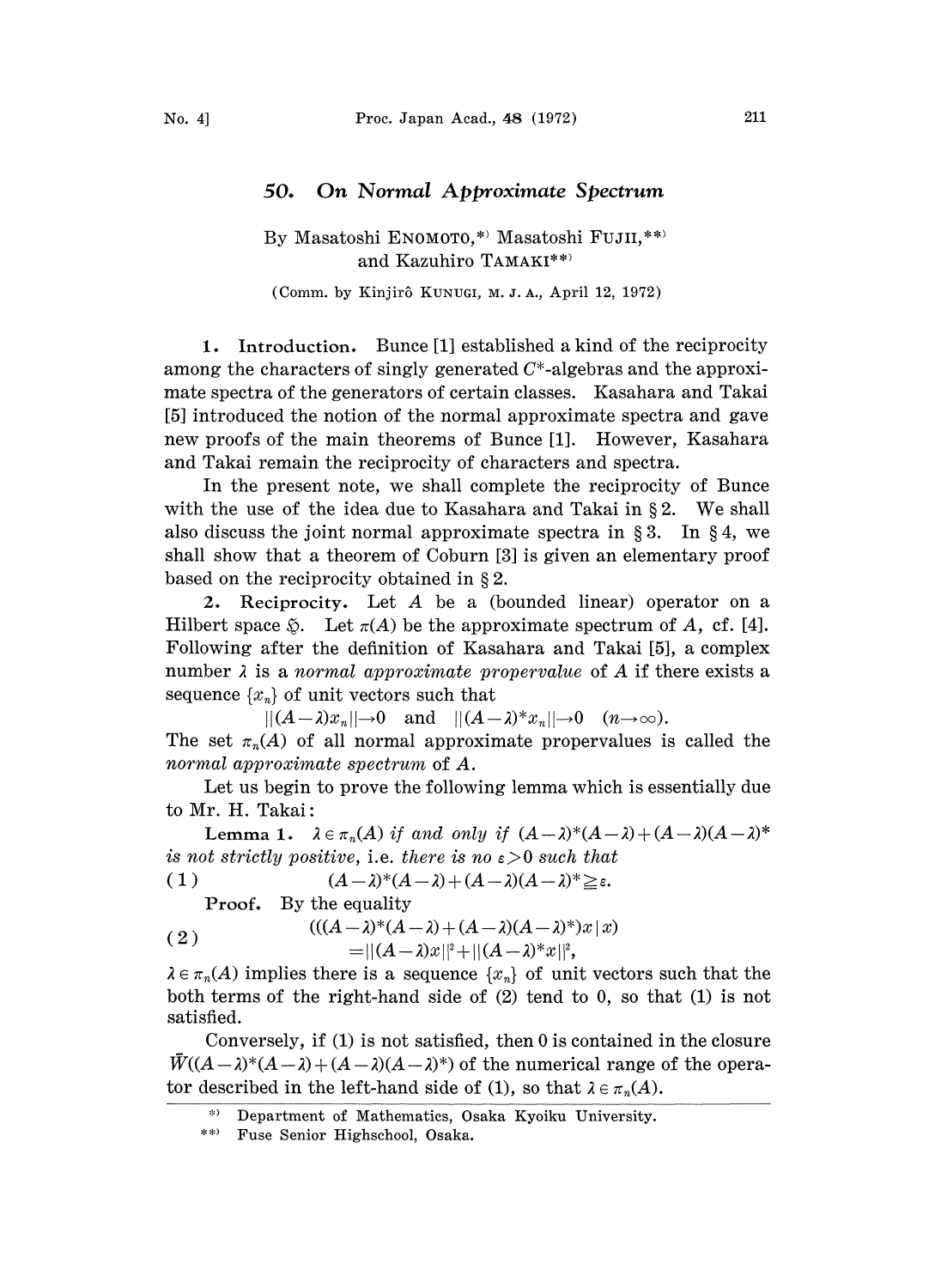By the above observation, we have an another equivalent formulation for the definition of an normal approximate propervalue of  $A$ ; that is,  $\lambda \in \pi_n(A)$  if and only if

( 3 ) 0 e  $\bar{W}((A - \lambda)^*(A - \lambda) + (A - \lambda)(A - \lambda)^*)$ .

Let  $\mathfrak A$  be the C\*-algebra generated by A and the identity I. By a *character* of  $\mathfrak X$  we mean a multiplicative linear functional of  $\mathfrak X$ . We shall show here the following reciprocity among the characters of  $\mathfrak A$ and the normal approximate spectrum of  $A$ :

Theorem 1. The following conditions are equivalent:

(i)  $\lambda \in \pi_n(A)$ , and

(ii) There is a character  $\phi$  of  $\mathfrak A$  such that

$$
\phi(A) = \lambda.
$$

Proof. Kasahara and Takai [5] proved that (i) implies (ii). Hence we shall prove the converse. Suppose that (ii) is satisfied and  $\lambda$  is not a normal approximate propervalue of A. Then (1) is satisfied for some  $\varepsilon > 0$ . Hence we have

$$
\begin{aligned} 0=&\phi(A-\lambda)^*\phi(A-\lambda)+\phi(A-\lambda)\phi(A-\lambda)^*\\ =&\phi(A-\lambda)^*(A-\lambda)+(A-\lambda)(A-\lambda)^*)\geqq\varepsilon>0, \end{aligned}
$$

which is a contradiction.

If A is hyponormal, then  $\pi(A)=\pi_n(A)$  as proved in [5]. Hence Theorem 1 implies

**Theorem 2** (Bunce). If A is hyponormal, then  $\lambda \in \pi(A)$  if and only if there is a character  $\phi$  of  $\mathfrak A$  which satisfies (4).

3. Joint normal approximate spectrum. Let  $A_1, \dots, A_n$  be operators on  $\tilde{\varphi}$ . According to [2] and [6], we say that a set of complex numbers  $\lambda_1, \dots, \lambda_n$  is a *joint approximate propervalue* of  $A_1, \dots, A_n$  if there is no  $\varepsilon > 0$  such that

( 5 )  $(A_1-\lambda_1)^*(A_1-\lambda_1)+\cdots+(A_n-\lambda_n)^*(A_n-\lambda_n)\geq\varepsilon.$ 

The set  $\pi(A_1, \dots, A_n)$  of all joint approximate propervalues is called the joint approximate spectrum of  $A_1, \dots, A_n$ . Nakamoto and Nakamura [6] proved that  $(\lambda_1, \dots, \lambda_n) \in \pi(A_1, \dots, A_n)$  if and only if ( 6 )  $\mathfrak{B}(\mathfrak{H})(A_1-\lambda_1) + \cdots + \mathfrak{B}(\mathfrak{H})(A_n-\lambda_n) \neq \mathfrak{B}(\mathfrak{H}),$ 

where  $\mathfrak{B}(\mathfrak{H})$  is the algebra of all operators on  $\mathfrak{H}$ . Bunce [2] proved that  $\pi(A_1, \dots, A_n)$  is not empty if  $A_1, \dots, A_n$  commute each other. Bunce [2] defined the joint approximate spectrum for commutative families of operators, whereas we do not claim the commutativity in our definition. In our case, the joint approximate spectrum is possibly void. The following theorem is an analogue of  $[6]$ :

Theorem 3. The following conditions are equivalent:

( i ) There are  $||x_k||=1$  such that  $||A_ix_k-\lambda_ix_k||\rightarrow 0$  for  $i=1,2,$ <br>..., n.

(ii) There are projections  $P_k$  such that  $||(A_i-\lambda_i)P_k||\rightarrow 0$  for  $i=1, 2, \ldots, n$ .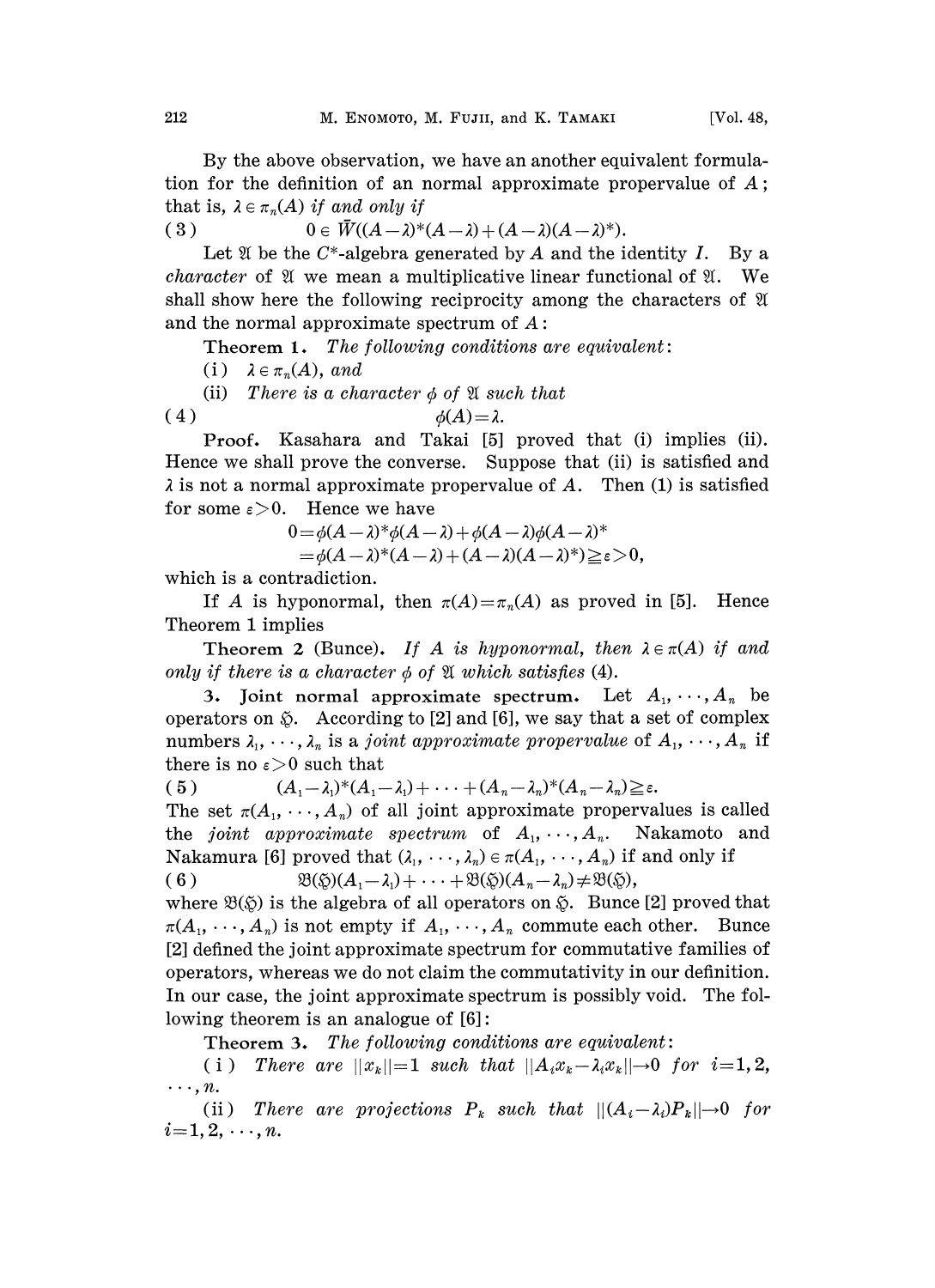(iii)  $\mathfrak{A}(A_1-\lambda_1)+\cdots+\mathfrak{A}(A_n-\lambda_n)\neq \mathfrak{A}$  where  $\mathfrak{A}$  is the C<sup>\*</sup>-algebra generated by  $A_1, \dots, A_n$  and I.

(iv) There is no  $\varepsilon > 0$  satisfying (5).

**Proof.** (i) implies (ii): Put  $P_k = x_k \otimes x_k$ , where  $(x \otimes y)z = (z|y)x$ . Then we have (ii).

(ii) implies (iii): Let  $\mathfrak{F} = \{B \in \mathfrak{A} : ||BP_k|| \to 0\}$ . Then  $\mathfrak{F}$  is a proper left ideal of  $\mathfrak A$  including  $\mathfrak A(A_1-\lambda_1)+\cdots+\mathfrak A(A_n-\lambda_n).$ 

(iii) implies (iv): If (5) is satisfied by  $\varepsilon > 0$ , then the left-hand side of (5) is invertible. Hence  $\mathfrak{A}(A_1-\lambda_1)+\cdots+\mathfrak{A}(A_n-\lambda_n)$  contains I and contradicts to (iii).

(iv) implies (i):  $\theta$  is included in the closure of the numerical range of the left-hand side of  $(5)$ . By  $(3)$ , we have  $(i)$ .

Kasahara and Takai [5] introduced the notion of normal approximate propervalues. Correspondingly, we shall introduce the following

Definition.  $(\lambda_1, \dots, \lambda_n)$  is a joint normal approximate propervalue of  $A_1, \dots, A_n$  if there is a sequence  $\{x_k\}$  of unit vectors such that<br>
(7)  $||(A_i - \lambda_i)x_k|| \to 0$  and  $||(A_i - \lambda_i)^*x_k|| \to 0$   $(k \to \infty)$  $||(A_i-\lambda_i)x_k||\to 0$  and  $||(A_i-\lambda_i)^*x_k||\to 0$   $(k\to\infty)$ 

for  $i=1, 2, \dots, n$ . The set  $\pi_n(A_1, \dots, A_n)$  of all joint normal approximate propervalues is called the *joint normal approximate spectrum* of  $A_1, \ldots, A_n.$ 

From the definition and Lemma 1, we have

Corollary 1.  $\lambda \in \pi_n(A)$  if and only if  $(\lambda, \lambda^*) \in \pi(A, A^*)$ . From the definition and Theorem 3, we have

Corollary 2.  $(\lambda_1, \dots, \lambda_n)$  belongs to  $\pi_n(A_1, \dots, A_n)$  if and only if  $(\lambda_1, \dots, \lambda_n, \lambda_1^*, \dots, \lambda_n^*)$  belongs to  $\pi(A_1, \dots, A_n, A_1^*, \dots, A_n^*)$ .

Corresponding to Theorem 3, we have

Theorem 4. The following conditions are equivalent:

( i )  $(\lambda_1, \dots, \lambda_n) \in \pi_n(A_1, \dots, A_n),$ 

(ii) There are projections  $P_k$  such that

(8)  $||(A_i-\lambda_i)P_k||\rightarrow 0$  and  $||(A_i-\lambda_i)^*P_k||\rightarrow 0$   $(k\rightarrow\infty)$ for  $i=1, 2, \ldots, n$ .

(iii)  $A_1 - \lambda_1, \ldots, A_n - \lambda_n$  generate a proper ideal  $\mathfrak{F}$  of  $\mathfrak{A}$ . (iv) There is no  $\varepsilon > 0$  such that

$$
\sum_{i=1}^n \left[ (A_i - \lambda_i)^* (A_i - \lambda_i) + (A_i - \lambda_i)(A_i - \lambda_i)^* \right] \geq \varepsilon.
$$

Proof. By Theorem 3 and Corollary 2, we need to show that (ii) implies (iii) implies (iv). If (ii) is true and  $I \in \mathcal{F}$  then  $||P_k||=||IP_k|| \rightarrow 0$ . If (iii) is true and (9) is satisfied, then the left-hand side of (9) is invertible and  $\mathfrak{F}$  contains I.

Corresponding to Theorem 1, we can state the following

Theorem 5. For an abelian family of operators  $A_1, \dots, A_n$ ,  $(\lambda_1, \dots, \lambda_n) \in \pi_n(A_1, \dots, A_n)$  if and only if there is a character  $\phi$  on  $\mathfrak A$ such that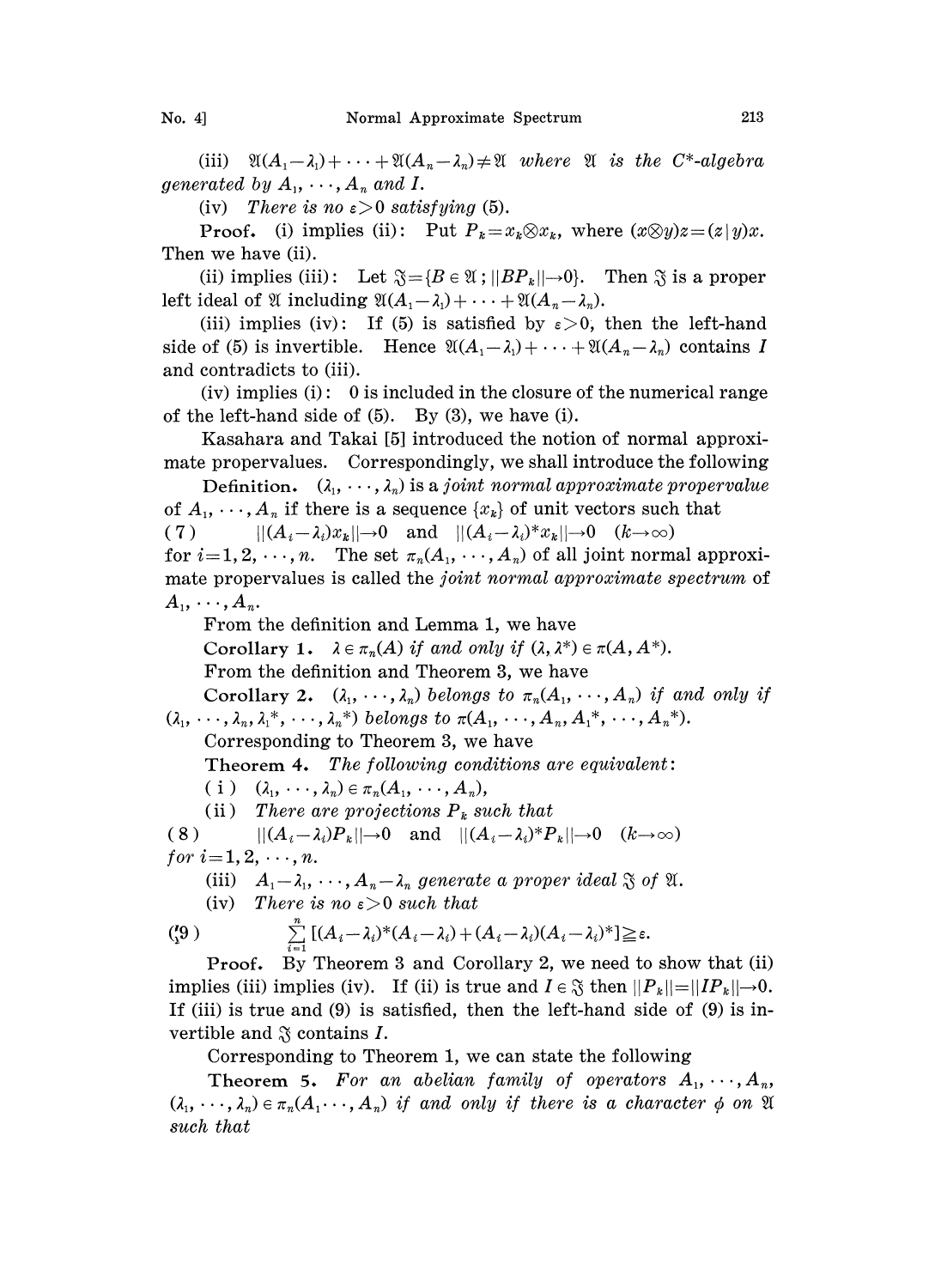(10)  $\phi(A_i) = \lambda_i$   $(i=1, 2, \dots, n).$ 

Since the proof of Theorem 5 is completely analogous to that of Kasahara and Takai [5], we shall omit the details.

Theorem 6 (Bunce). If  $A_1, \dots, A_n$  are hyponormal and commute each other, then  $(\lambda_1, \dots, \lambda_n) \in \pi(A_1, \dots, A_n)$  if and only if there is a character  $\phi$  on  $\mathfrak A$  satisfying (10).

This is a consequence of a theorem of Kasahara and Takai [5] and Theorem 5.

4. Coburn's theorem. Using Theorem 1, we shall show here the following theorem:

Theorem 7 (Coburn). If  $\mathfrak A$  is the C<sup>\*</sup>-algebra generated by the unilateral shift  $S$  of multiplicity 1 and the identity  $I$ , then  $\mathfrak A$  contains  $\mathfrak{C}=\mathfrak{C}(l^2)$ , the algebra of all compact operators on  $l^2$ .  $\mathfrak{A}/\mathfrak{C}$  is isometrically isomorphic to the algebra  $C(T<sup>1</sup>)$  of all continuous functions defined on the circumference  $T<sup>1</sup>$  of the unit disc.

**Proof.** Since the unilateral shift  $S$  is hyponormal, we have  $\pi_n(S) = \pi(S) = T^1$ ,

by [4] and [5]. Hence, to prove the theorem, we need to show that the kernel  $\Re$  of all characters of  $\Im$  coincides with  $\Im$ .

At first, we show that  $\mathfrak A$  contains  $\mathfrak C$  entirely. For any  $\varepsilon > 0$  and  $y \in \mathfrak{D}$ , there is a polynomial p such that

 $||p(S)e_0 - y|| < \varepsilon$  where  $e_0 = (1, 0, 0, \dots).$ Hence we have

$$
|p(S)(e_0 \otimes e_0) - y \otimes e_0|| = ||(p(S)e_0 \otimes e_0) - y \otimes e_0||
$$
  
= 
$$
||(p(S)e_0 - y) \otimes e_0|| = ||p(S)e_0 - y|| < \varepsilon.
$$

Since  $e_0 \otimes e_0 = I - SS^* \in \mathfrak{A} \cap \mathfrak{C}$ , we have  $y \otimes e_0 \in \mathfrak{A}$ . Therefore, we have  $e_0\otimes y=(y\otimes e_0)^*\in\mathfrak{A}$  and  $z\otimes y=(z\otimes e_0)(e_0\otimes y)\in\mathfrak{A}$  for every  $y, z\in\mathfrak{A}$ . Since  $\mathfrak C$  is generated by dyads,  $\mathfrak A$  contains  $\mathfrak C$  entirely.

Now, let  $\phi$  be a character of  $\mathfrak{A}$ . We shall show that  $\phi$  is not a vector state. Suppose that  $\phi(A) = (Ae|e)$  for some  $||e|| = 1$ . Since  $\pi(S)$  $T^1$  and  $S^n$ e converges to 0 weakly, we have

 $1 = |\phi(S)| = |\phi(S^n)| = |(S^n e | e)| \rightarrow 0$   $(n \rightarrow \infty)$ and a contradiction.

Considering a character  $\phi$  on  $\mathfrak A$  as the restriction of a pure state on  $\mathfrak{B}(l^2)$ , we can deduce that  $\phi$  vanishes on  $\mathfrak{C}$ . Since a pure state on  $\mathfrak{B}(l^2)$  is either normal or singular and we have just proved that  $\phi$  is not normal.

Now, we shall show finally that  $\mathfrak{C} = \mathfrak{R}$ . Since S<sup>\*</sup>S is congruent to Now, we shall show finally that  $\mathfrak{C} = \mathfrak{N}$ . Since  $S^*S$  is congruent to  $SS^*$  modulo  $\mathfrak{C}$ , we set that the quotient algebra  $\mathfrak{A}/\mathfrak{C}$  is abelian. SS<sup>\*</sup> modulo  $\Im$ , we set that the quotient algebra  $\mathfrak{A}/\mathfrak{C}$  is abelian.<br>Through the Gelfand representation, we can identify  $\mathfrak{A}/\mathfrak{C}$  with the algebra of all continuous functions on a compact Hausdorff space X. In this algebra,  $\mathcal{R}/\mathcal{C}$  coincides with the ideal of all functions vanishing In this algebra,  $\mathcal{R}/\mathfrak{C}$  coincides with the ideal of all functions vanishing<br>on a non-trivial closed set F. If  $\phi'$  is a character of  $\mathcal{X}/\mathfrak{C}$  which does